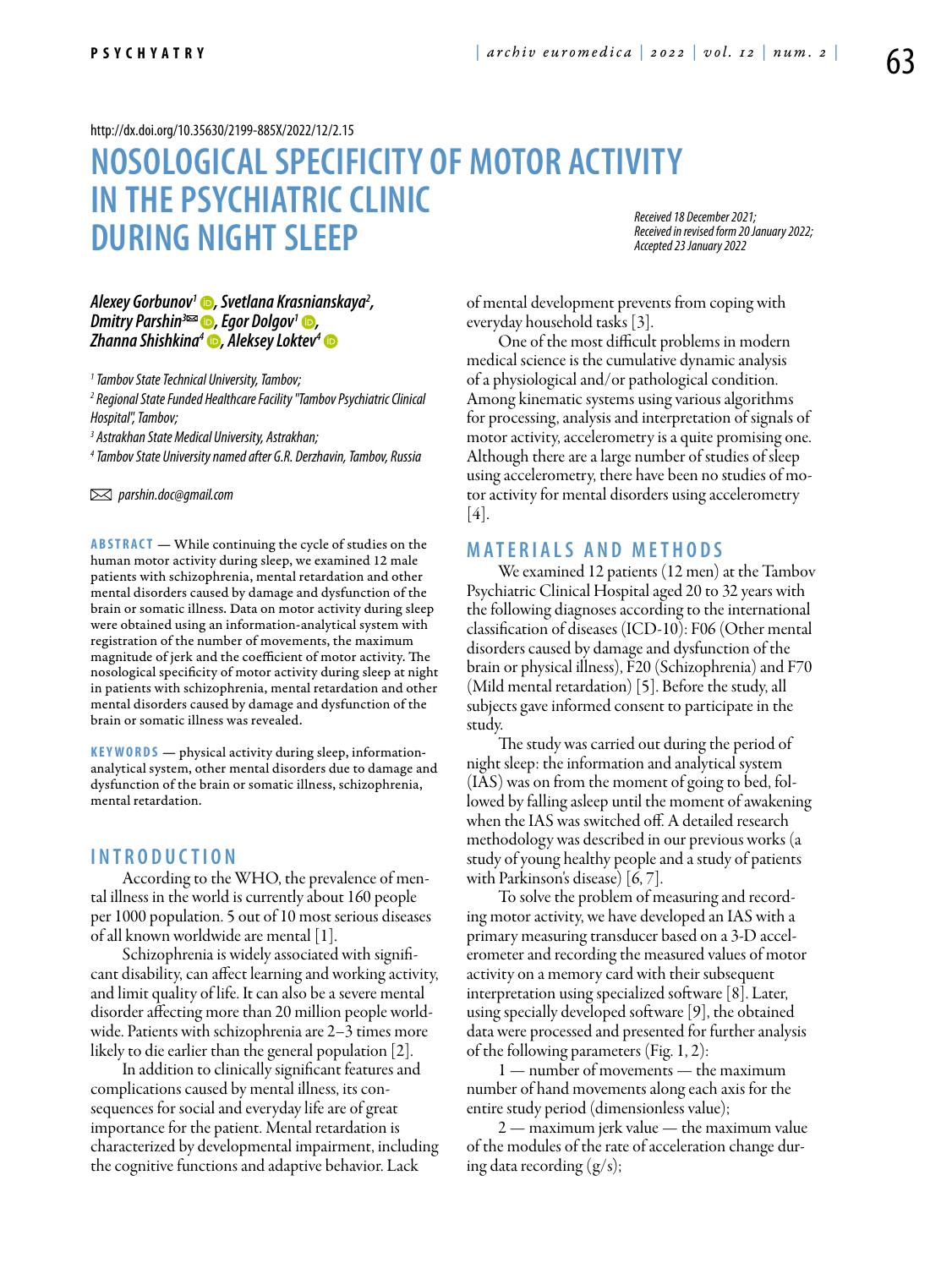



*Fig. 1. Graphs of motor activity along three axes*



*Fig. 2. Histogram of motor activity at night with mental retardation*

3 — coefficient of physical activity — the ratio of the number of files with significant physical activity to the total number of files (%).

# **R esults and D iscussion**

As a result of the study, the following data were obtained.

In the group of patients with other mental disorders due to brain damage and dysfunction or somatic illness, the average value for the number of movements was 15.5; maximum value — 25; the minimum value - 6. The average value of the maximum jerk magnitude was 25 g/s; the maximum value was  $32$  g/s; the minimum value was  $13 g/s$ . For the coefficient of motor activity, the average value was 31.7%; the maximum value was 37.9%; the minimum value was 9.8%.

In the group of patients with schizophrenia, the mean for the number of movements was 17.7; the maximum value was 27; the minimum value was 7. The average value of the maximum jerk magnitude 23.5  $g/s$ ; the maximum value was 31  $g/s$  the minimum value was  $13 g/s$ . For the coefficient of motor activity, the average value was 15.1%; the maximum value was 26.5%; the minimum value was 12.4%.

In the group of patients with mild mental retardation the average value of the number of movements was 9.9; the maximum value was 14; the minimum value was 6. The average value of the maximum jerk magnitude was 22.8 g/s; the maximum value was 28  $g/s$ ; the minimum value was 13  $g/s$ . The average value of the coefficient of motor activity was 6.9%; the maximum value was 13.2%; the minimum value was 5.8% (Fig. 1, 2).

Patients diagnosed with F70 show relatively low rates compared to other patient groups. The F20 group is characterized by a noticeable difference in terms of the maximum jerk magnitude and the coefficient of motor activity. In the F06 group, the indicators are slightly higher than in the F70 group, and at the

same time, the variance in this group is lower than in the rest. All this indicates a difference in the nature of motor activity in patients with various disorders. At the same time, this division is not final and is rather for informational purposes for a specialist doctor.

When compared with the results of healthy people [6], there are noticeable differences in patients with different diagnoses in terms of the parameters of the coefficient of motor activity and the number of movements. These differences will be discussed in detail in one of the following articles.

#### **C onclusion**

The findings suggest a search for further system upgrades to improve diagnostics and treatment. This will lead to the minimization of technical and technological means, as well as the amount of time spent for the survey, and, consequently, an increase in the accuracy of information and, then, an increase in the quality of future research.

#### **R eferences**

- 1. GBD 2015 Neurological Disorders Collaborator Group. Global, regional, and national burden of neurological disorders during 1990-2015: a systematic analysis for the Global Burden of Disease Study 2015. Lancet Neurol. 2017;16(11):877-897. doi: https://doi. org/10.1016/S1474-4422(17)30299-5
- 2. Laursen TM, Nordentoft M, Mortensen PB. Excess early mortality in schizophrenia. Annu Rev Clin Psychol. 2014;10:425-48. doi: 10.1146/annurevclinpsy-032813-153657
- 3. American Psychiatric Association. Diagnostic and Statistical Manual of Mental Disorders, Fifth Edition (DSM-5). – Arlington, VA: «American Psychiatric Publishing», 2013. 992 p. – ISBN 978-0-89042-554-1. — ISBN 978-0-89042-555-8. – ISBN 0-89042-554-X.
- 4. Julius S. Bendat and Allan G. Piersol. Random Data: Analysis and Measurement Procedures.